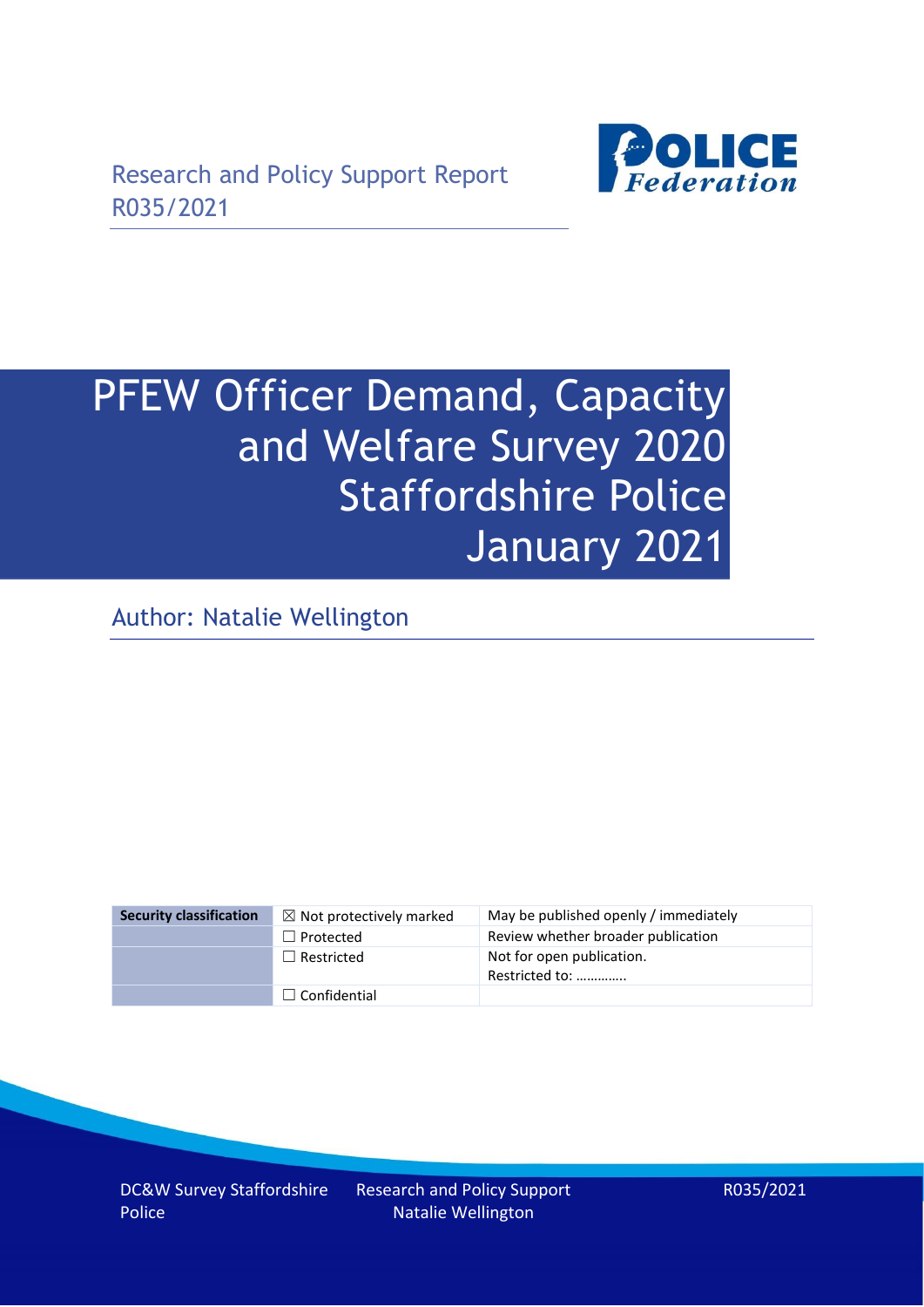# **CONTENTS**

| 2.          |                                                            |  |
|-------------|------------------------------------------------------------|--|
| 3.          |                                                            |  |
| 4.          |                                                            |  |
| 5.          |                                                            |  |
| 6.          |                                                            |  |
| $7_{\cdot}$ | ORGANISATIONAL SUPPORT FOR MENTAL HEALTH AND WELLBEING  17 |  |
| 8.          |                                                            |  |
|             |                                                            |  |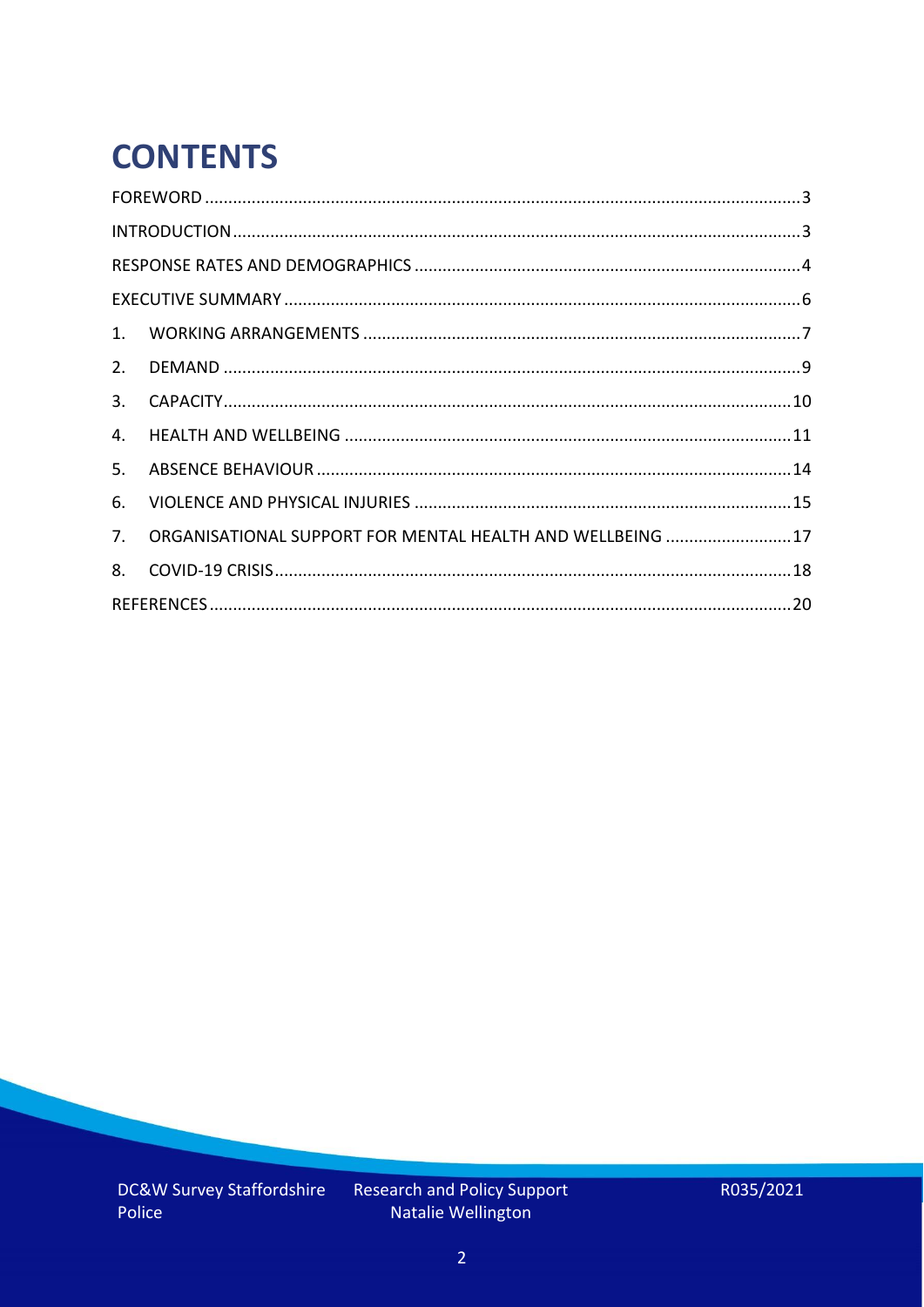### <span id="page-2-0"></span>**FOREWORD**

### <span id="page-2-1"></span>**INTRODUCTION**

The Demand, Capacity and Welfare Survey is a biennial survey that started in 2016. This was in response to unprecedented budgetary cuts and a 14% fall in officer numbers over a seven year period from a high of 142,056 in 2009 to 122,748 in March 2016. <sup>i</sup> Evidence from a focus group study conducted by the PFEW<sup>ii</sup> also highlighted that these reductions may have been having a negative effect on officers' individual wellbeing. It was within this context that the Police Federation of England and Wales (PFEW) began a biennial Demand, Capacity and Welfare Survey. The 2020 PFEW Demand, Capacity and Welfare Survey is the third iteration of the survey. Due to the current global health crisis we have included questions specific to COVID-19, in order to help us to better understand the impacts of working within the police service during this crisis and officers' experiences on the ground. We have reported personal impacts in a specific section and organisational impacts are reported at contextually appropriate points throughout the report, to enable comparisons with other relevant items (for example we have included the results for the question asking whether COVID-19 has had an impact on single-crewing within the same section as the results for the question regarding frequency of single-crewing).

This report provides a summary of responses to key questions from the 2020 PFEW Officer Demand, Capacity and Welfare Survey from respondents in Staffordshire Police.

Where appropriate, details of average responses from previous years, or the police service as a whole, are also presented.<sup>1</sup> However, differences across these figures have not been tested to assess whether they are statistically significant;<sup>2</sup> therefore, any and all differences reported are for guidance only and must be treated with caution. When comparing forcelevel data across years, a dash (–) is used, when applicable, to indicate where a force report was not provided due to small sample sizes.

Please be aware that the total number of responses for each item may vary slightly as not all items were answered by all respondents, and all percentages are rounded to the nearest

 $1$  Data were weighted at a national level on the basis of respondents' force to ensure that each force were proportionally represented within the national sample; no weightings were applied at a force level. More information about weightings can be found in the 2020 Technical Annex R098/2020.

 $2$  As all the data are derived from samples of the population, rather than the whole population, percentage figures calculated are strictly speaking estimates, rather than exact measures. This means that every figure has a margin of error associated with it. Hence a very small percentage difference year on year may be due to sampling, rather than to actual changes.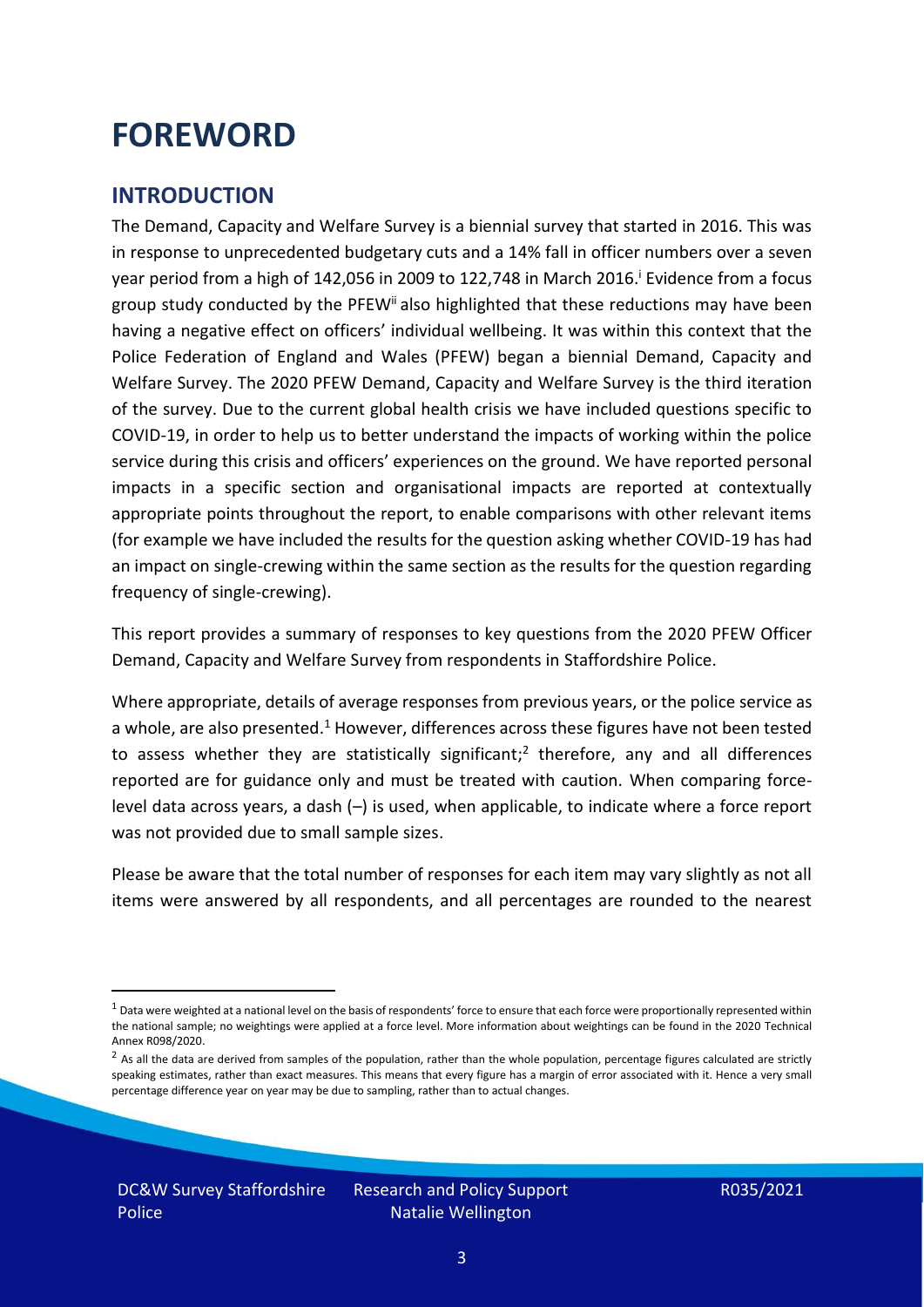whole number. In addition, the actual differences between any and all groups may be quite small, and these details should be considered when interpreting the data.

#### <span id="page-3-0"></span>**RESPONSE RATES AND DEMOGRAPHICS**

Survey responses were gathered over a seven-week period between October and November 2020. All officers of the federated ranks in England and Wales were eligible to participate. Analyses were conducted on a sample of 12,471 responses drawn from all 43 forces across England and Wales. The national response rate for the 2020 survey was 10%.

Overall, 3% of respondents (n=423) to the survey declined to state which force they belonged to. These responses have been included within the national data but are excluded from force-level analyses.<sup>3</sup>

188 responses were received from Staffordshire Police, representing a response rate of around 11% (based on March 2020 Home Office figures of officer headcount).<sup>iii</sup> The margin of error for this report has been calculated using the size of the sample and population. At a 95% confidence level, this force report has a 7% margin of error. If the margin of error is less than 5%, it can be considered to be within the normal bounds of academic rigour.<sup>4</sup> If this threshold has not been met, the results from this report must be interpreted with caution.

66% of responses from Staffordshire Police were received from male officers and 28% of responses were from female officers. The other 6% preferred not to say or identified in another way. In regards to rank, 78% of respondents from Staffordshire Police were Constables, 17% were Sergeants, 4% were Inspectors, and 1% were Chief Inspectors. 2% of responses from Staffordshire Police were received from Black and Minority Ethnic (BME) officers.

DC&W Survey Staffordshire Police

<sup>&</sup>lt;sup>3</sup> Please see the 2020 Technical Annex R098/2020 for excluded cases.

<sup>&</sup>lt;sup>4</sup> The generally accepted academic standards is a 95% confidence level with a 5% (or less) margin of error.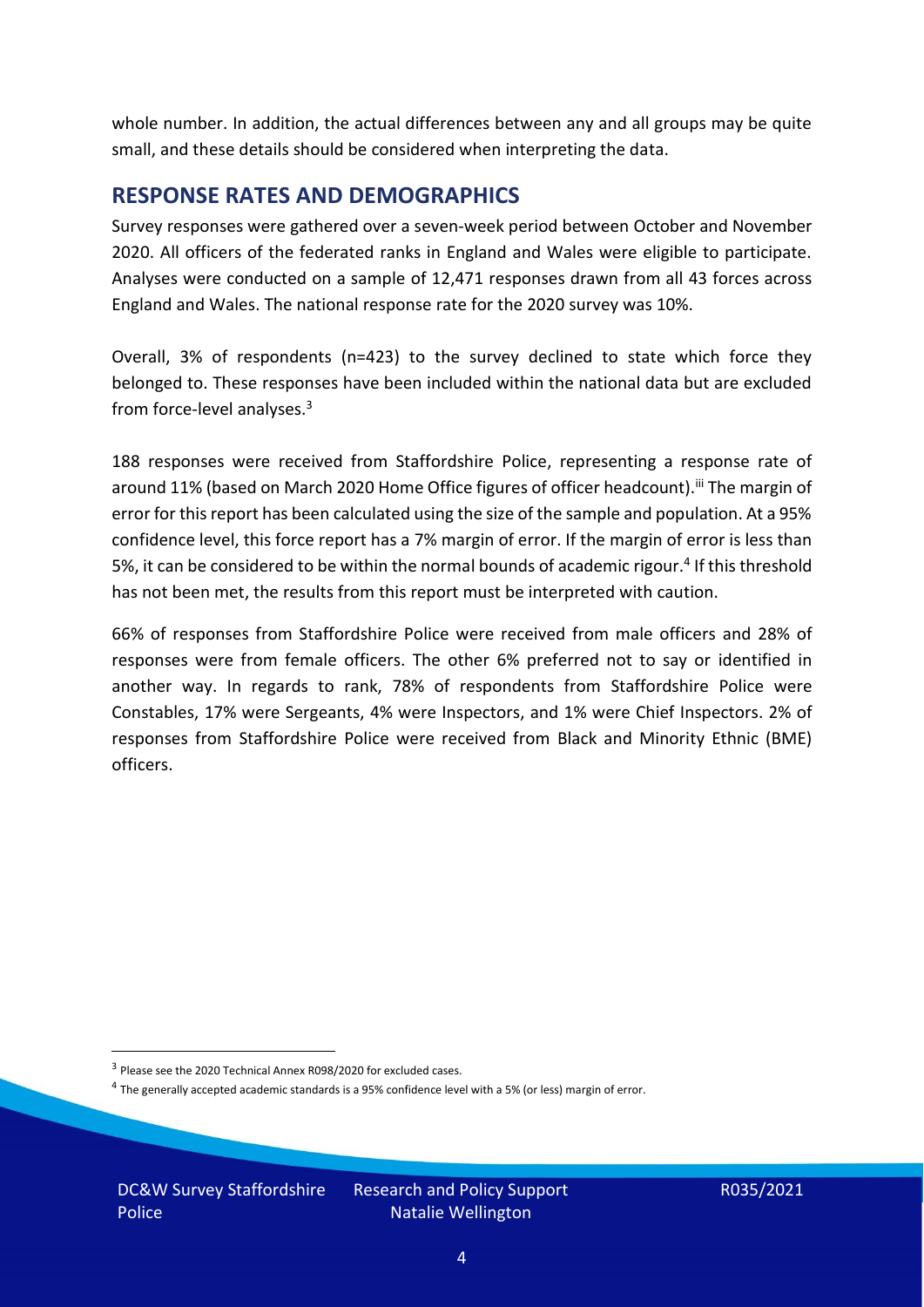### **INFOGRAPHIC**

### **Who responded?**

**188** responses were received from Staffordshire Police, representing a **11%** response rate.



DC&W Survey Staffordshire Police

Research and Policy Support Natalie Wellington

#### R035/2021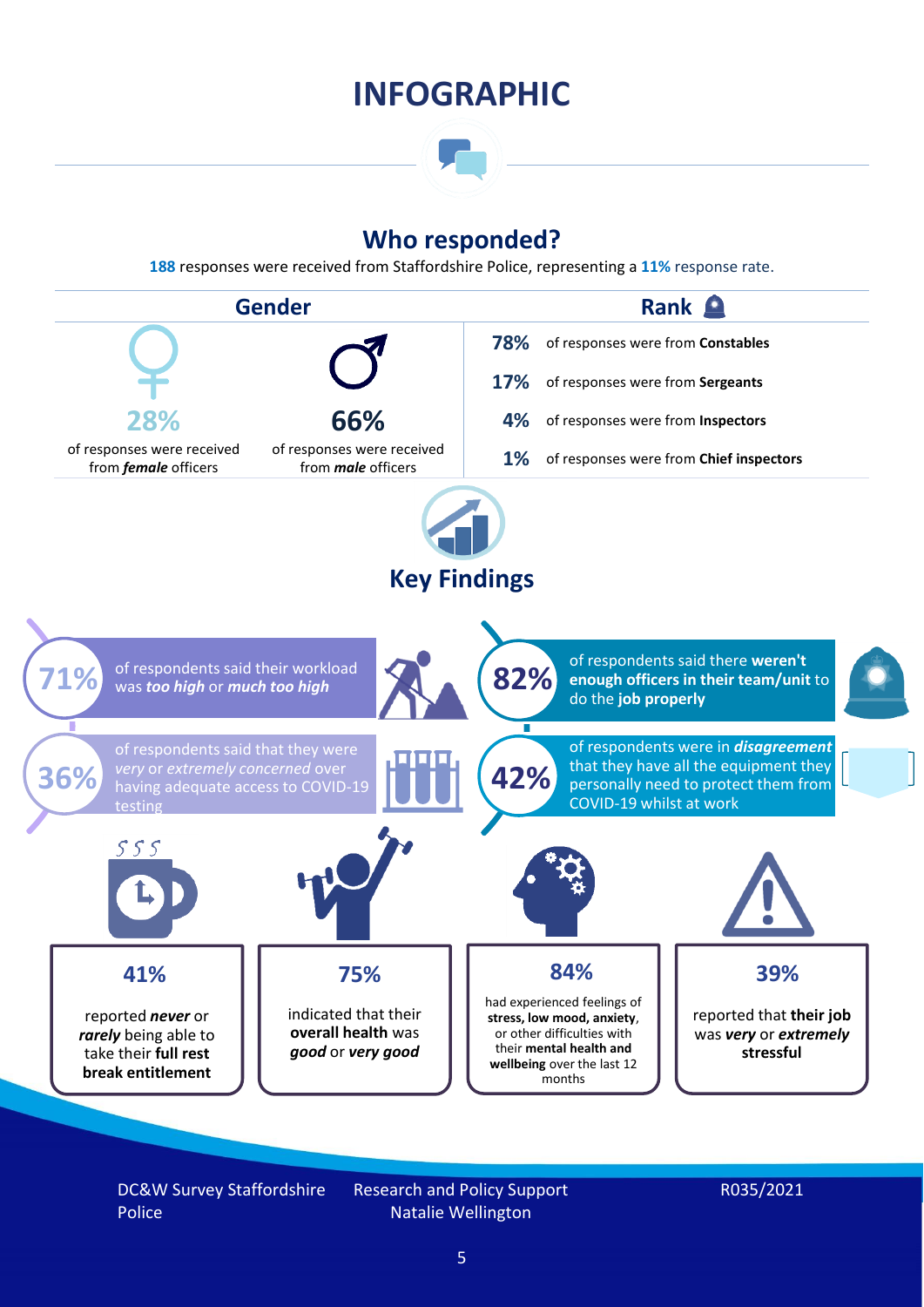### <span id="page-5-0"></span>**EXECUTIVE SUMMARY**

- **188** responses were received from Staffordshire Police, representing a response rate of around **11%**.
- The average (mean) rating for **overall job satisfaction** for respondents was **5/10**.
- **64%** reported being **single-crewed** *often* or *always* and **34%** reported being **singlecrewed** *more often* due to **COVID-19**.
- **41%** of respondents reported *never* or *rarely* being able to take their **full rest break entitlement**; *lower than* the proportion in 2018 (54%).
- **71%** of respondents reported that their **workload** is currently *too high*, or *much too high*; *lower than* the proportion in 2018 (74%).
- **82%** of respondents said there **weren't enough officers in their team/unit** to do the **job properly**.
- The average (mean) **overall life satisfaction** rating was **6/10**. This can be compared to the national average of 6/10.
- **75%** of respondents indicated that their **overall health** was *good* or *very good.*
- **39%** of respondents said that they viewed their job as *very* or *extremely* **stressful**. This was *lower than* the proportion in 2018 (47%).
- **84%** of respondents indicated that they had **experienced feelings of stress, low mood, anxiety, or other difficulties with their health and wellbeing** over the last 12 months.
- **17%** of respondents reported that they had suffered **one or more injuries** that required medical attention as a result of **work-related violence** in the last year.
- **14%** of respondents reported that they had suffered **one or more injuries** that required medical attention as a result of **work-related accidents** in the last year.
- **25%** of respondents reported that they were *very* or *extremely worried* about the **impact that the COVID-19 crisis will have on them personally**.
- **6%** of respondents reported that they *have* or *have had* **COVID-19** confirmed by a positive antigen or antibody test.
- **42%** of respondents reported that they *disagreed* or *strongly disagreed* that they **have all the equipment they personally need to protect them from COVID-19 whilst at work**.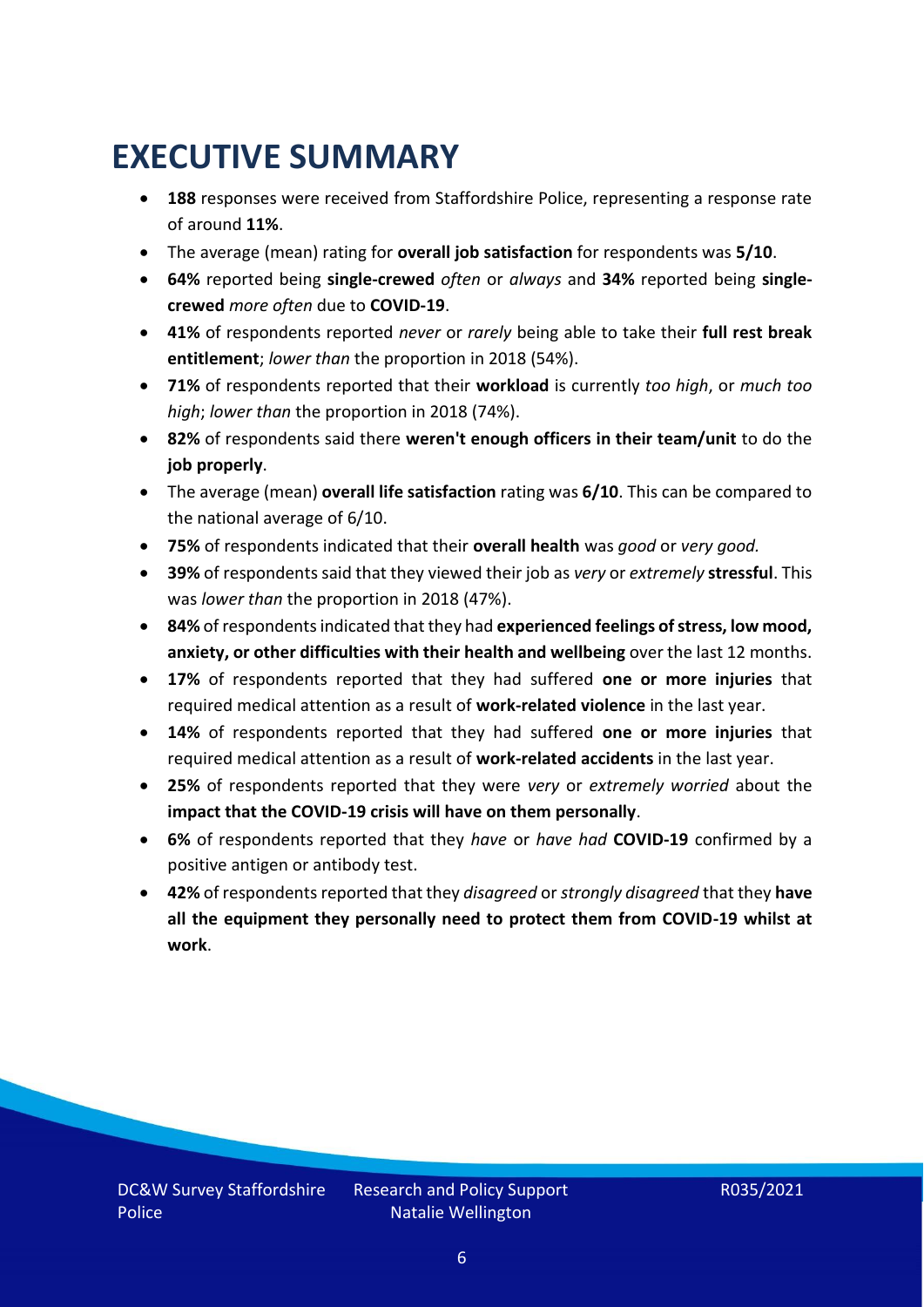### <span id="page-6-0"></span>**1. WORKING ARRANGEMENTS**

### **1.1. OVERALL JOB SATISFACTION**

Respondents were asked to rate their overall job satisfaction between 0 and 10, where 0 was 'not at all satisfied' and 10 was 'completely satisfied.' The average (mean) rating for overall job satisfaction for respondents from Staffordshire Police was 5/10 (range 0-10), with 51% of respondents reporting an overall job satisfaction rating of *4* or *less*. This can be compared to the national average of 5/10 (range 0-10), and 37% of respondents reporting an overall job satisfaction rating of *4* or *less*.

### **1.2. SHIFT LENGTH**

1% of respondents from Staffordshire Police reported that their formal shift duration was more than the 8-10 hours advised by the Health and Safety Executive<sup>iv</sup> and the Police Negotiating Board,<sup>v</sup> and 1% of respondents indicated a shift length of 12 hours or *more*. 9% of the national sample indicated that their formal shift duration was more than 8-10 hours, and 7% indicated a shift length of *12 hours* or *more*. 5

#### **1.3. SINGLE-CREWING**

Among respondents from Staffordshire Police, for whom this item was applicable, 64% reported being single-crewed either *often* or *always* over the previous 12-month period. This can be compared with 58% of respondents from the national sample.<sup>6</sup>

Due to COVID and the social distancing regulations implemented by the UK government, forces may have changed their normal operational procedures around crewing in order to reduce opportunities for infection between colleagues. The NPCC released guidance stating that when officers are double crewed a surgical Type IIR face mask should be worn in an enclosed space, such as a vehicle or personnel carrier, when social distancing cannot be achieved.<sup>vi</sup> However, some of the units may have decided to reduce the risk further by limiting double crewing or placing officers in bubbles. As such, in this year's iteration of the survey we wanted to ask an additional query about COVID-19 in relation to crewing levels, to see if crewing levels were affected by this. The findings were that 34% from Staffordshire Police reported being single-crewed *more often* due to COVID-19.

DC&W Survey Staffordshire Police

<sup>&</sup>lt;sup>5</sup> Respondents that reported not applicable were removed from force-level and national analysis.

 $<sup>6</sup>$  Respondents that reported not applicable were removed from force-level and national analysis.</sup>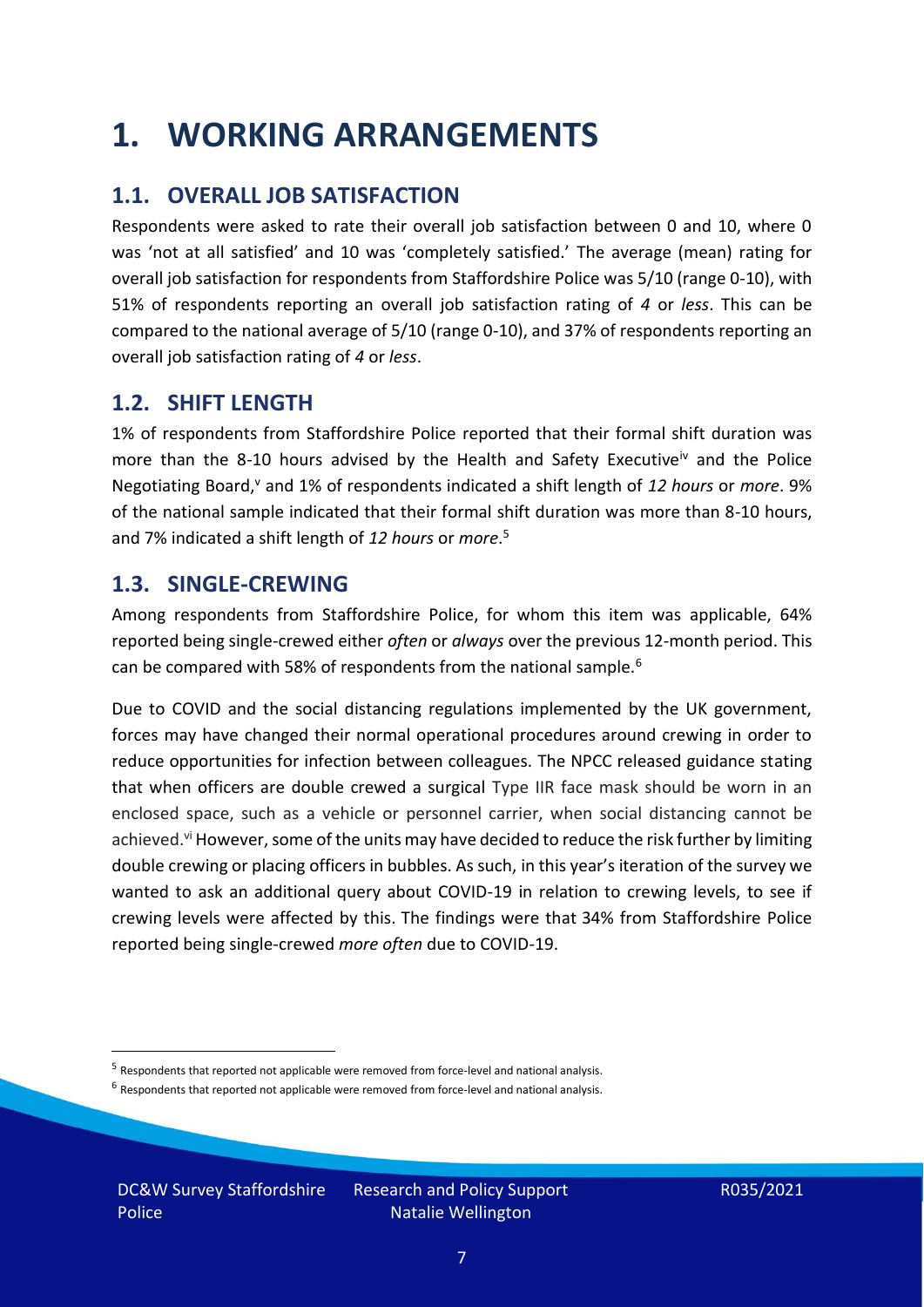### **1.4. BREAKS, REST DAYS AND ANNUAL LEAVE**

41% of respondents from Staffordshire Police reported *never* or *rarely* being able to take their full rest break entitlement, and 70% reported having had *two* or *more* rest days cancelled in the previous 12-month period. Furthermore, 81% of respondents from Staffordshire Police told us that they had a request for annual leave refused *once* or *more* in the previous 12 month period.

Historical comparisons for items relating to breaks, rest days and annual leave for Staffordshire Police, are also provided in *Table 1* below.

| Table 1: Force level figures for breaks, rest days<br>and annual leave                                       | 2016 | 2018 | 2020 |
|--------------------------------------------------------------------------------------------------------------|------|------|------|
| Reported being never or rarely able to take full<br>rest break entitlement                                   | 52%  | 54%  | 41%  |
| Reported having two or more rest days<br>cancelled in the previous 12 months                                 | 83%  | 73%  | 70%  |
| Reported having a request for annual leave<br>refused once or more in the previous 12<br>months <sup>7</sup> | 96%  | 89%  | 81%  |

DC&W Survey Staffordshire Police



<sup>&</sup>lt;sup>7</sup> Please note, there were moderate changes to the question wording and response scale for this item between the 2016 and 2018 iterations of this survey. Please take this into consideration when interpreting any and all differences in the findings between these years, as altering the way in which a question is framed may unintentionally affect the way in which an individual responds.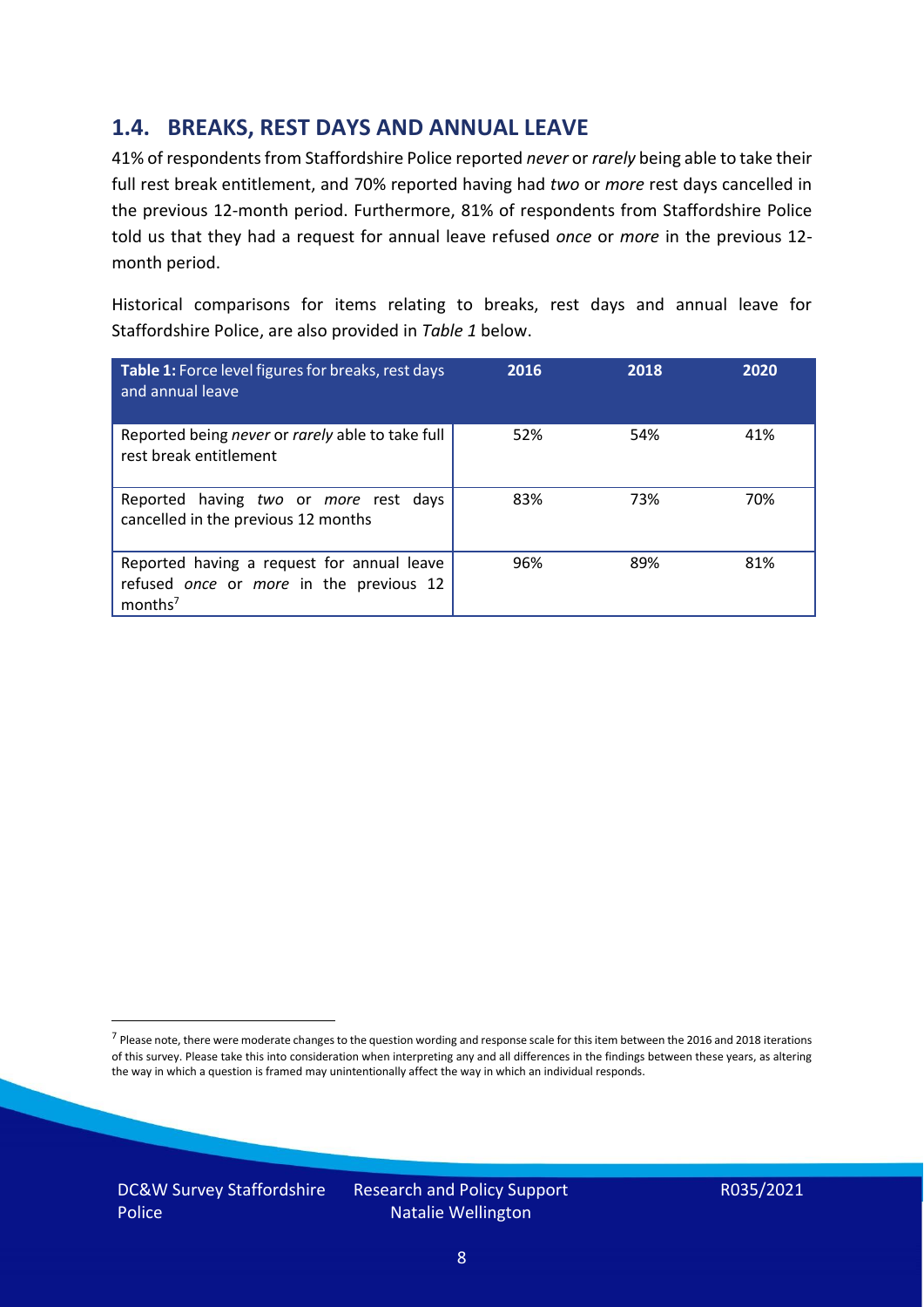### <span id="page-8-0"></span>**2. DEMAND**

### **2.1. WORKLOAD**

71% of respondents from Staffordshire Police told us that their workload is currently *too high*, or *much too high*. An historical comparison for both national and local proportions for workload are displayed in *Table 2* below.

| Table 2: Proportion of respondents reporting<br>that their workload was too high or much too<br>high in the previous 12-month period | 2016 | 2018 | 2020 |
|--------------------------------------------------------------------------------------------------------------------------------------|------|------|------|
| Force-level figures                                                                                                                  | 69%  | 74%  | 71%  |
| National figures                                                                                                                     | 66%  | 72%  | 60%  |

### **2.2. AMOUNT AND PACE OF WORK**

91% of respondents from Staffordshire Police *disagreed* or *strongly disagreed* that they generally have enough officers to manage all the demands being made on them as a team/unit.

Furthermore, 8% *agreed* or *strongly agreed* that they had enough time to engage in proactive policing in their team/unit. An historical comparison for both national and local proportions for this item are displayed in *Table 3* below.

| Table 3: Proportion of respondents reporting<br>that they agreed or strongly agreed that they<br>had enough time to engage in proactive<br>policing in their team/unit | 2016 | 2018 | 2020 |
|------------------------------------------------------------------------------------------------------------------------------------------------------------------------|------|------|------|
| Force-level figures                                                                                                                                                    | 11%  | 8%   | 8%   |
| <b>National figures</b>                                                                                                                                                | 13%  | 9%   | 14%  |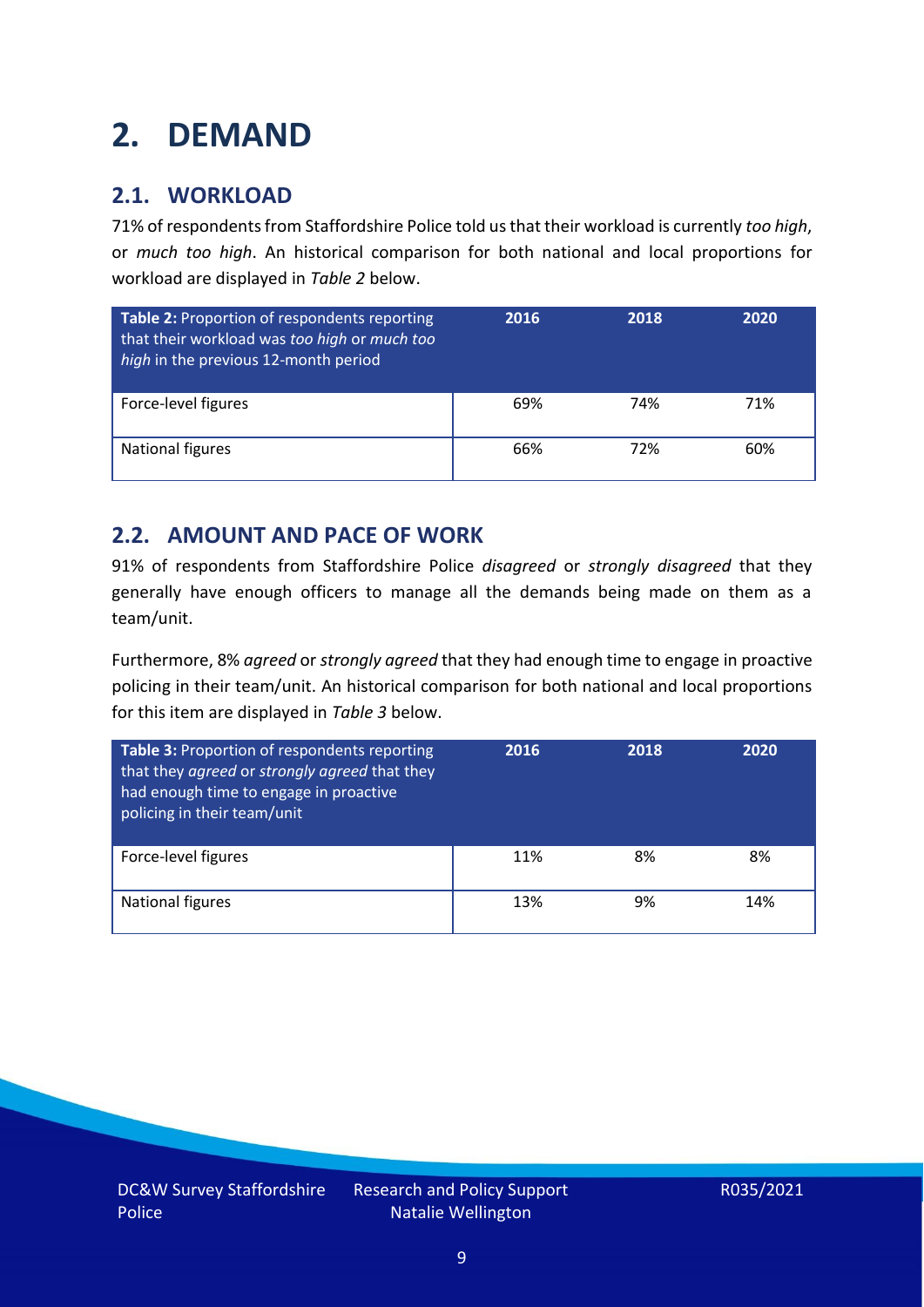## <span id="page-9-0"></span>**3. CAPACITY**

### **3.1. MINIMUM OFFICER STAFFING**

81% of respondents from Staffordshire Police indicated that their team or unit had a minimum officer staffing level.

Among respondents whose team or unit had a minimum officer staffing level, 30% indicated that this level was *never* or *rarely* achieved.

Respondents were asked how often minimum staffing levels have been met compared to before the COVID-19 crisis. 35% reported minimum staffing levels being met *less frequently* compared to before the COVID-19 crisis.

### **3.2. OFFICER STAFFING ARRANGEMENTS**

77% of respondents *disagreed* or *strongly disagreed* that the way officer staffing levels are determined in their team/unit seems to be effective. Historical comparisons for this item and one other key item, relating to capacity to deal with demand for Staffordshire Police, are provided in *Table 4* below.

| Table 4: Force level figures for key items relating to capacity                         |      |                                                               |      |
|-----------------------------------------------------------------------------------------|------|---------------------------------------------------------------|------|
| <b>Statements</b>                                                                       |      | Proportion of respondents who<br>disagreed with the statement |      |
|                                                                                         | 2016 | 2018                                                          | 2020 |
| The way officer staffing levels are determined in my<br>team/unit seems to be effective | 73%  | 74%                                                           | 77%  |
| There are enough officers in my team/unit for me to do<br>my job properly               | 82%  | 86%                                                           | 82%  |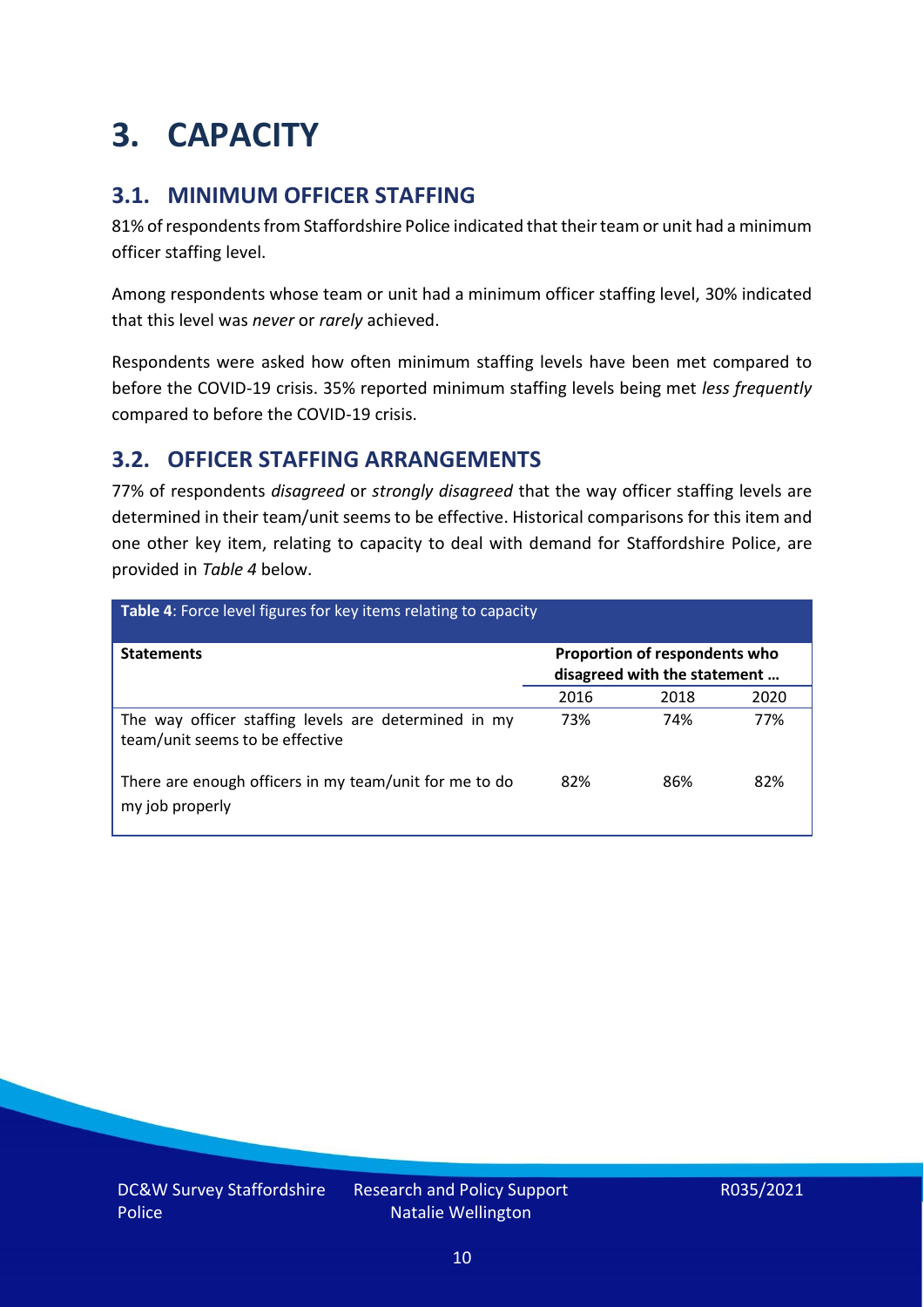### <span id="page-10-0"></span>**4. HEALTH AND WELLBEING**

### **4.1. OVERALL LIFE SATISFACTION AND WORTHWHILENESS**

Respondents were asked to rate their overall life satisfaction on a scale from 0 to 10, where 0 was *'Not at all satisfied'* and 10 was *'Completely satisfied'*. Furthermore, respondents were also asked to rate how worthwhile they feel the things they do in their life are on a scale from 0 to 10, where 0 was *'Not at all worthwhile'* and 10 was *'Completely worthwhile'.* These two items replicate the overall life satisfaction and overall worthwhileness questions posed within the Annual Population Survey by the Office for National Statistics (UK) and were included in the Demand, Capacity and Welfare Survey to enable benchmarking against the general population. vii

The average (mean) overall life satisfaction rating for the general population was 7 out of 10. The average (mean) rating for Staffordshire Police was 6 out of 10, with 22% of respondents reporting a low overall life satisfaction rating of *4* or *less*. These results can be compared to the national average of 6/10, with 23% of respondents reporting a low overall life satisfaction rating of *4* or *less*.

The average (mean) overall worthwhileness rating for the general population was 7 out of 10. The average (mean) rating for Staffordshire Police was 7 out of 10, with 17% of respondents reporting a low overall worthwhileness rating of *4* or *less*. These results can be compared to the national average of 7/10, with 18% of respondents reporting a low overall worthwhileness rating of *4* or *less*.

### **4.2. OVERALL PHYSICAL HEALTH**

Respondents were asked to rate their overall health on a scale from *very good* to *very poor*. An historical comparison for both national and local proportions for this item are in *Table 5* below.

| Table 5: Self-rated overall physical health |                       | 2016 | 2018 | 2020 |
|---------------------------------------------|-----------------------|------|------|------|
|                                             | Poor or very poor     | 11%  | 5%   | 7%   |
| Force-level figures                         | Neither good nor poor | 22%  | 20%  | 18%  |
|                                             | Good or very good     | 68%  | 75%  | 75%  |
|                                             | Poor or very poor     | 12%  | 7%   | 9%   |
| National figures                            | Neither good nor poor | 23%  | 17%  | 20%  |
|                                             | Good or very good     | 65%  | 77%  | 71%  |

DC&W Survey Staffordshire Police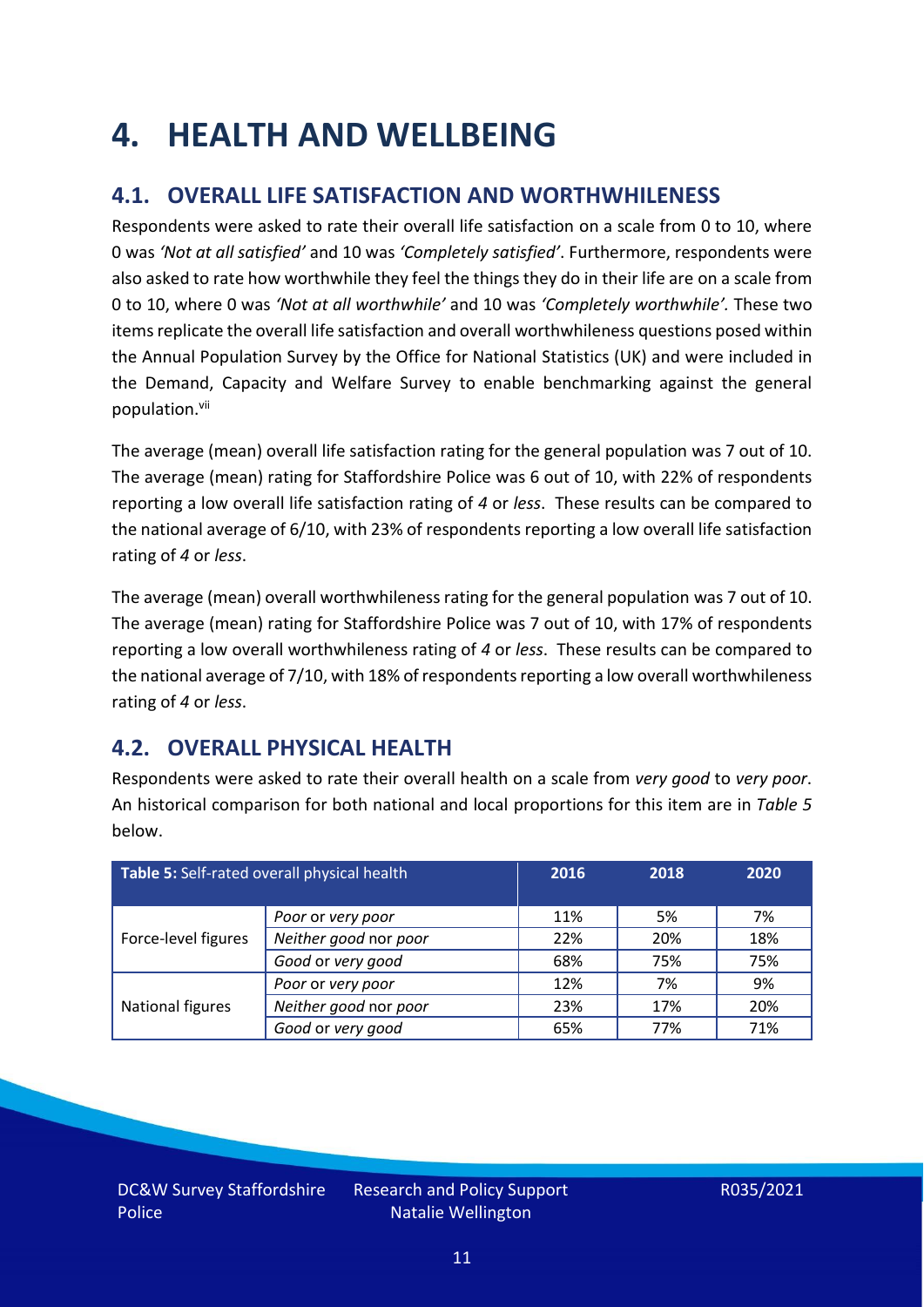### **4.3. SINGLE-ITEM INDICATORS FOR MENTAL HEALTH**

#### **4.3.1. ANXIETY AND HAPPINESS**

Overall anxiety was measured using a single-item measure. Respondents were asked to rate how anxious they had felt the day before on a scale from 0 to 10, where 0 was *'Not at all anxious'* and 10 was *'Completely anxious'*. Overall happiness was also measured using a single-item measure and respondents were asked to rate how happy they had been the day before on a scale from 0 to 10, where 0 was *'Not at all happy'* and 10 was *'Completely happy'*. These items replicate the overall anxiety and overall happiness questions posed within the Annual Population Survey by the Office for National Statistics (UK) and were chosen to enable benchmarking against the general population.<sup>viii</sup>

The average (mean) overall anxiety rating for the general population was 4 out of 10, with 36% of respondents reporting a high overall anxiety rating of *6* or *more*. <sup>8</sup> The average (mean) rating for Staffordshire Police was 4 out of 10, with 37% of respondents reporting a high overall anxiety rating of *6* or *more*. These results can be compared to the national average of 4/10, with 35% of respondents reporting a high overall anxiety rating of *6* or *more*. 9

The average (mean) overall happiness rating for the general population was 7 out of 10. The average (mean) rating for Staffordshire Police was 6 out of 10, with 28% of respondents reporting a low overall happiness rating of *4* or *less*. These results can be compared to the national average of 6/10, with 25% of respondents reporting a low overall happiness rating of *4* or *less*.

#### **4.3.2. STRESS**

Work related stress was measured using a single-item measure. 39% of respondents from Staffordshire Police said that they viewed their job as *very* or *extremely stressful*.

This is *higher than* the proportion reported in the national sample (33%) and *lower than* the proportion reported by Staffordshire Police in 2018 (47%).

Stress outside of work was assessed using an adaptation of the work-related stress measure. 8% of respondents from Staffordshire Police said that they viewed their life outside of work as *very* or *extremely stressful*.

<sup>&</sup>lt;sup>8</sup> Please note that proportions for other wellbeing measures were not provided

 $9$  Overall scores for anxiety have been grouped and reported differently to life satisfaction, worthwhileness and happiness. The percentage of respondents scoring a high rating of *6* or *more* has been reported, as higher scores for anxiety are commonly associated with lower individual wellbeing. Whereas, the percentage of respondents scoring a very low rating of *4* or *less* has been reported for life satisfaction, worthwhileness and happiness, as lower scores on these measures are commonly associated with lower individual wellbeing.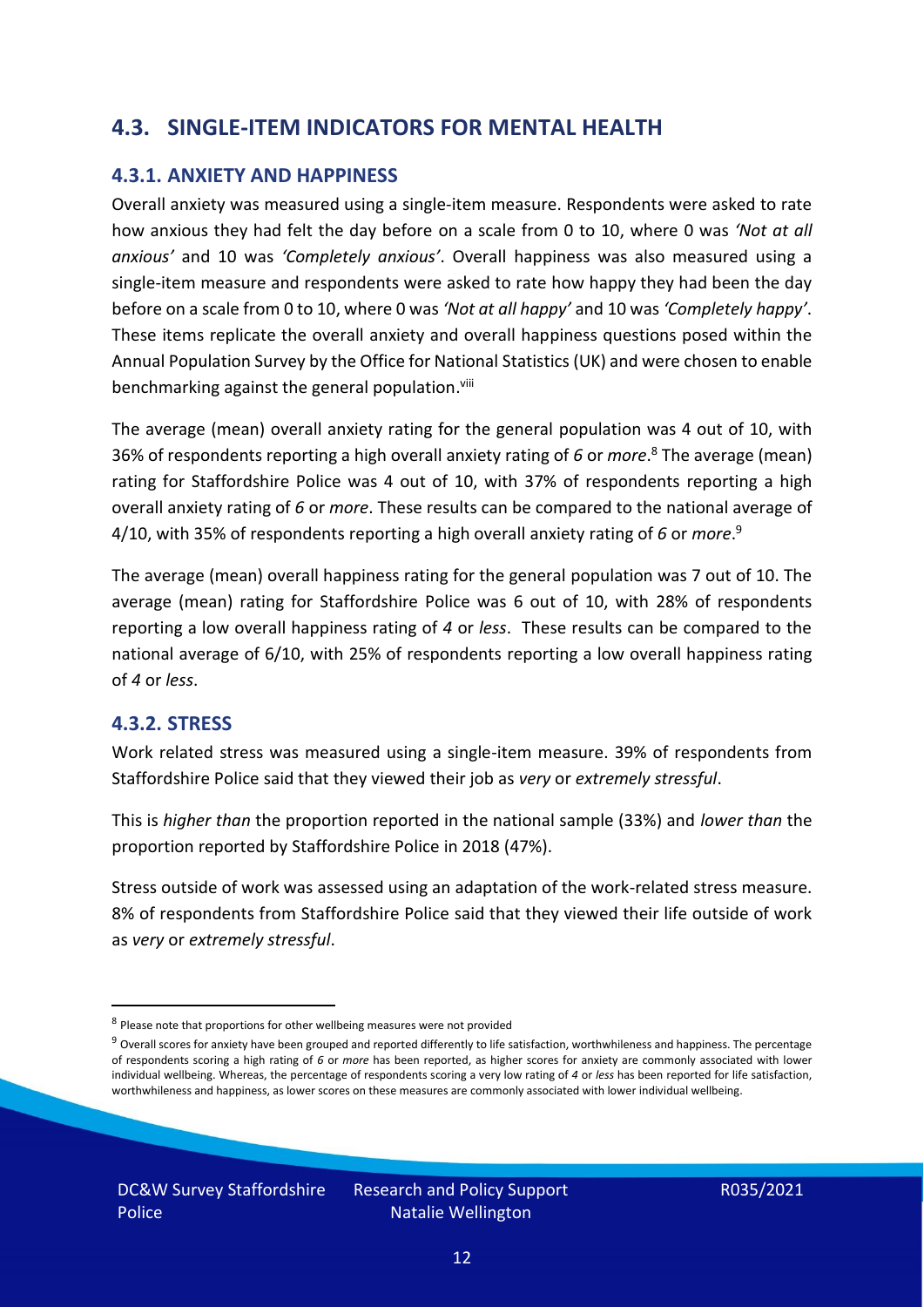#### **4.3.4. MENTAL HEALTH OVERVIEW**

A top-level broad overview of mental health and wellbeing was established using an item that asked respondents to indicate whether they had experienced feelings of stress, low mood, anxiety, or other difficulties with their health and wellbeing over the last 12 months. 84% of respondents from Staffordshire Police indicated that they had experienced feelings of stress, low mood, anxiety, or other difficulties with their health and wellbeing over the last 12 months; with 93% of these respondents also indicating that these feelings were caused by, or made worse by work.

#### **4.3.5. MENTAL WELLBEING**

Respondents' mental wellbeing was measured using the Short Warwick-Edinburgh Mental Wellbeing Scale,<sup>ix</sup> which asked them to rate their experience during the last two weeks for seven positively framed items. A metric score was calculated which indicated participants' overall wellbeing. The higher the score is, the better their overall wellbeing is thought to be.<sup>10</sup>

The metric score for Staffordshire Police is presented in *Table 6* below across years. This is also alongside the metric score for the national sample across years.

| <b>Table 6:</b> Average (mean) metric score for the Short Warwick-<br>Edinburgh Mental Wellbeing Scale | 2016 | 2018 | 2020 |
|--------------------------------------------------------------------------------------------------------|------|------|------|
| Force-level figures                                                                                    | 19   | 20   | 21   |
| National figures                                                                                       | 19   | 20   | 21   |

 $10$  The Short Warwick-Edinburgh Mental Wellbeing Scale was developed by the Universities of Warwick, Edinburgh and Leeds in conjunction with NHS Health Scotland (© University of Warwick, 2006).

DC&W Survey Staffordshire Police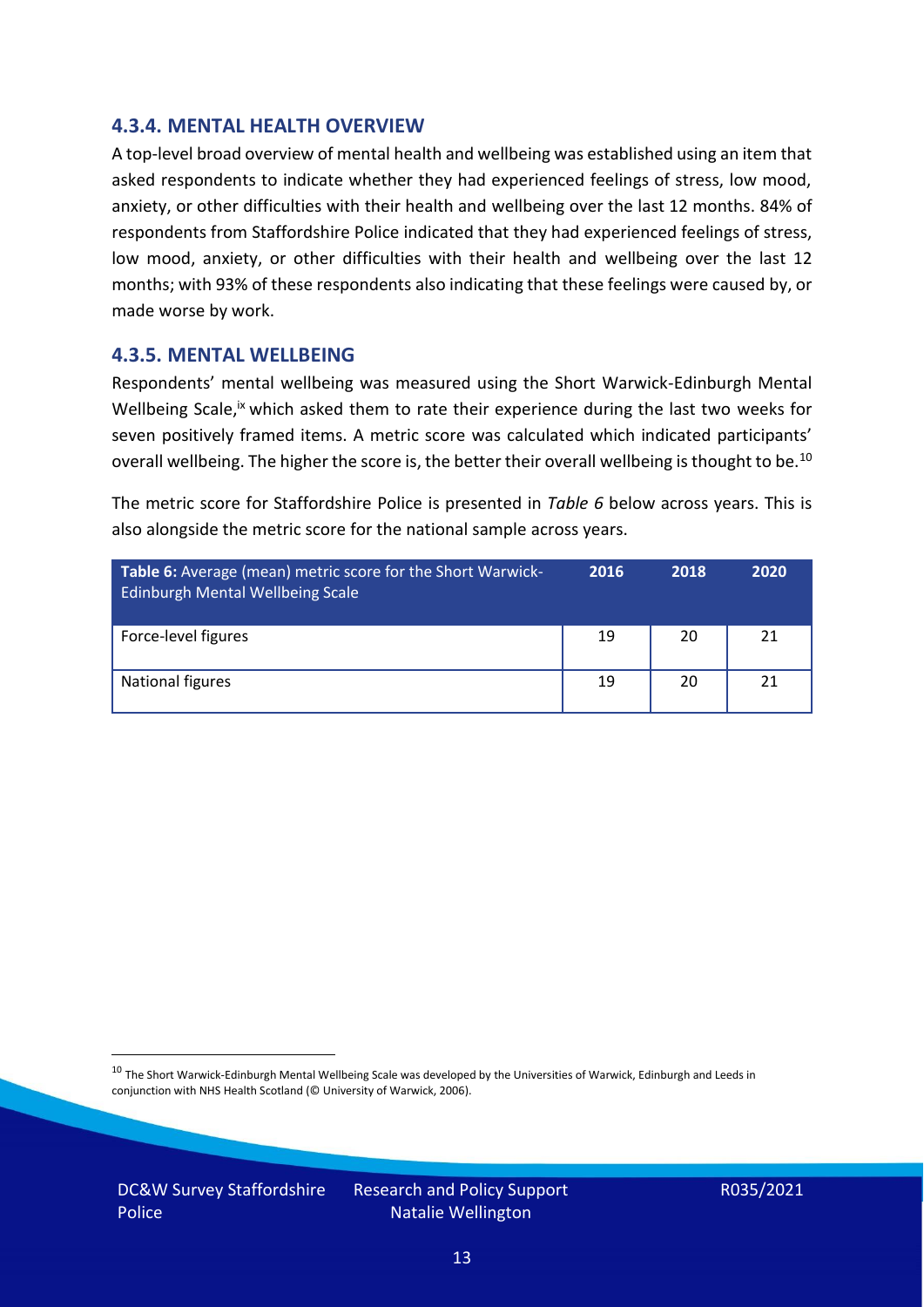### <span id="page-13-0"></span>**5. ABSENCE BEHAVIOUR**

### **5.1. ABSENCE**

55% of respondents from Staffordshire Police reported *one* or *more* days of sickness absence and 24% of respondents indicated that at least one day of their sickness absence was attributable to stress, depression, or anxiety.

The national proportion of respondents who had taken *one* or *more* days of sickness absence was 48% and 32% of respondents indicated that at least one day of their sickness absence was attributable to stress, depression, or anxiety.

#### **5.2. PRESENTEEISM AND LEAVEISM**

Presenteeism is the act of attending work while ill. This has been shown to be associated with subsequent health decline, particularly in relation to burnout, $x$  and can lead to elevated absenteeism.<sup>xi</sup> Moreover, evidence suggests that presenteeism can compound the effects of the initial illness and negatively influence job satisfaction, resulting in negative job attitudes and withdrawal from work.<sup>xii</sup>

Leaveism is a term to describe hidden sickness absence and work undertaken during rest periods. A core dimension of leaveism includes using allocated time off such as annual leave entitlements to take time off when they are in fact unwell. Findings for Staffordshire Police across years are presented in *Table 7* below.

| Table 7: Proportion of respondents reporting the<br>following absence behaviour once or more over the<br>previous 12 months |                             | 2016 | 2018 | 2020 |
|-----------------------------------------------------------------------------------------------------------------------------|-----------------------------|------|------|------|
| Presenteeism                                                                                                                | Due to Physical health      | 88%  | 77%  | 67%  |
|                                                                                                                             | Due to Psychological health | 72%  | 75%  | 71%  |
| <b>Using</b><br>annual leave to<br>time off due to<br>take<br>health                                                        | Due to Physical health      | 58%  | 36%  | 27%  |
|                                                                                                                             | Due to Psychological health | 45%  | 43%  | 41%  |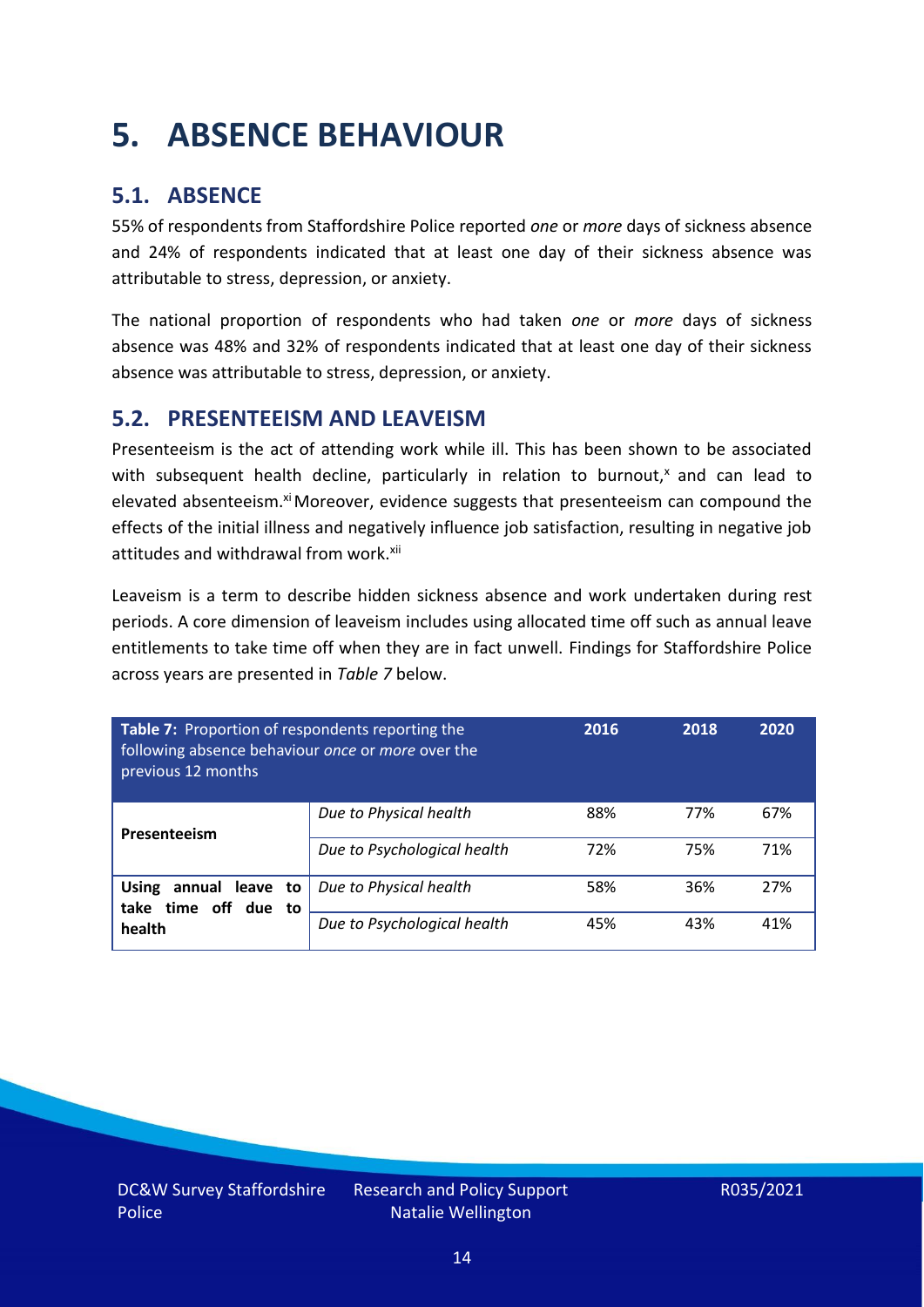## <span id="page-14-0"></span>**6. VIOLENCE AND PHYSICAL INJURIES**

### **6.1. VIOLENCE**

Verbal and physical violence was assessed using four questions regarding how often officers received verbal insults, verbal threats, spitting assaults, unarmed physical attacks, and attacks with a weapon from members of the public over the previous 12 months. Findings for Staffordshire Police are presented in *Table 8* below.

**Table 8**: Force level figures for frequency of verbal and physical violence from members of the public

| Type of violent victimisation                                                          | Proportion of respondents indicating frequency<br>of experience as at least once a week |      |      |
|----------------------------------------------------------------------------------------|-----------------------------------------------------------------------------------------|------|------|
|                                                                                        | 2016                                                                                    | 2018 | 2020 |
| Verbal insults (e.g. swearing, shouting, abuse)                                        | 49%                                                                                     | 52%  | 43%  |
| Verbal threats (e.g. threat of hitting, threat of<br>kicking)                          | 30%                                                                                     | 33%  | 22%  |
| Spitting assaults (i.e. being deliberately spat<br>$upon)$ <sup>11</sup>               | $\cdots$                                                                                | 2%   | 1%   |
| Unarmed physical attacks (e.g. struggling to get<br>free, wrestling, hitting, kicking) | 20%                                                                                     | 23%  | 14%  |
| Use of a deadly weapon (e.g. stick, bottle, axe,<br>firearm)                           | 1%                                                                                      | 3%   | 1%   |

### **6.2. INJURIES**

17% of Staffordshire Police respondents reported that they had suffered *one or more* injuries that required medical attention as a result of **work-related violence** in the last year.

This is *higher than* the proportion reporting *one or more* injuries as a result of **work-related violence** in the national sample (16%) and *lower than* the proportion reported by Staffordshire Police in 2018 (28%).

14% of Staffordshire Police respondents reported that they had suffered one or more injuries that required medical attention as a result of **work-related accidents** in the last year.

 $11$  Data on spitting assaults is not available for the year 2016 as the item was not included until the 2018 iteration of the survey.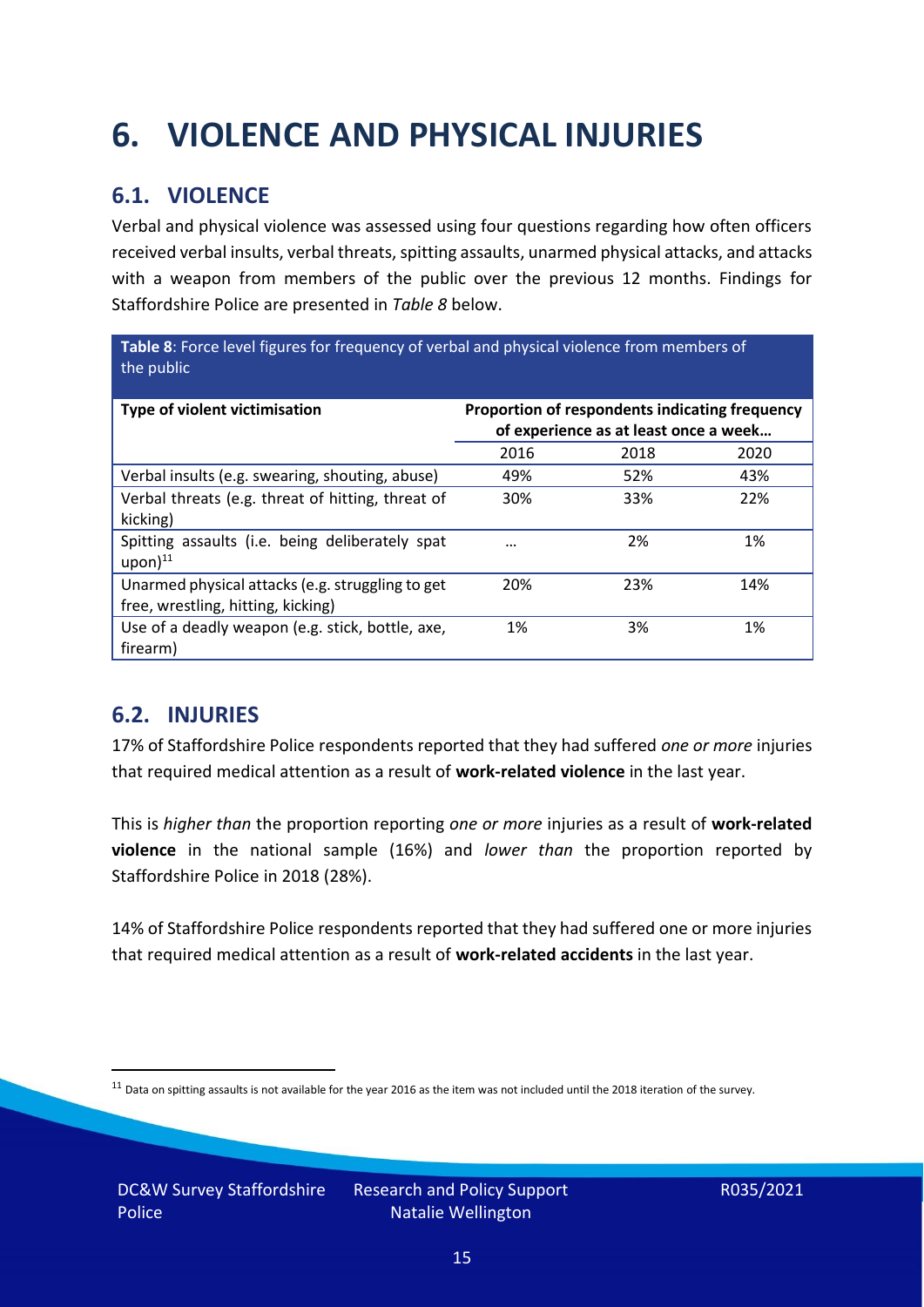This is *higher than* the proportion reporting *one or more* injuries as a result of **work-related accidents** in the national sample (11%) and *lower than* the proportion reported by Staffordshire Police in 2018 (21%).

DC&W Survey Staffordshire Police

Research and Policy Support Natalie Wellington

R035/2021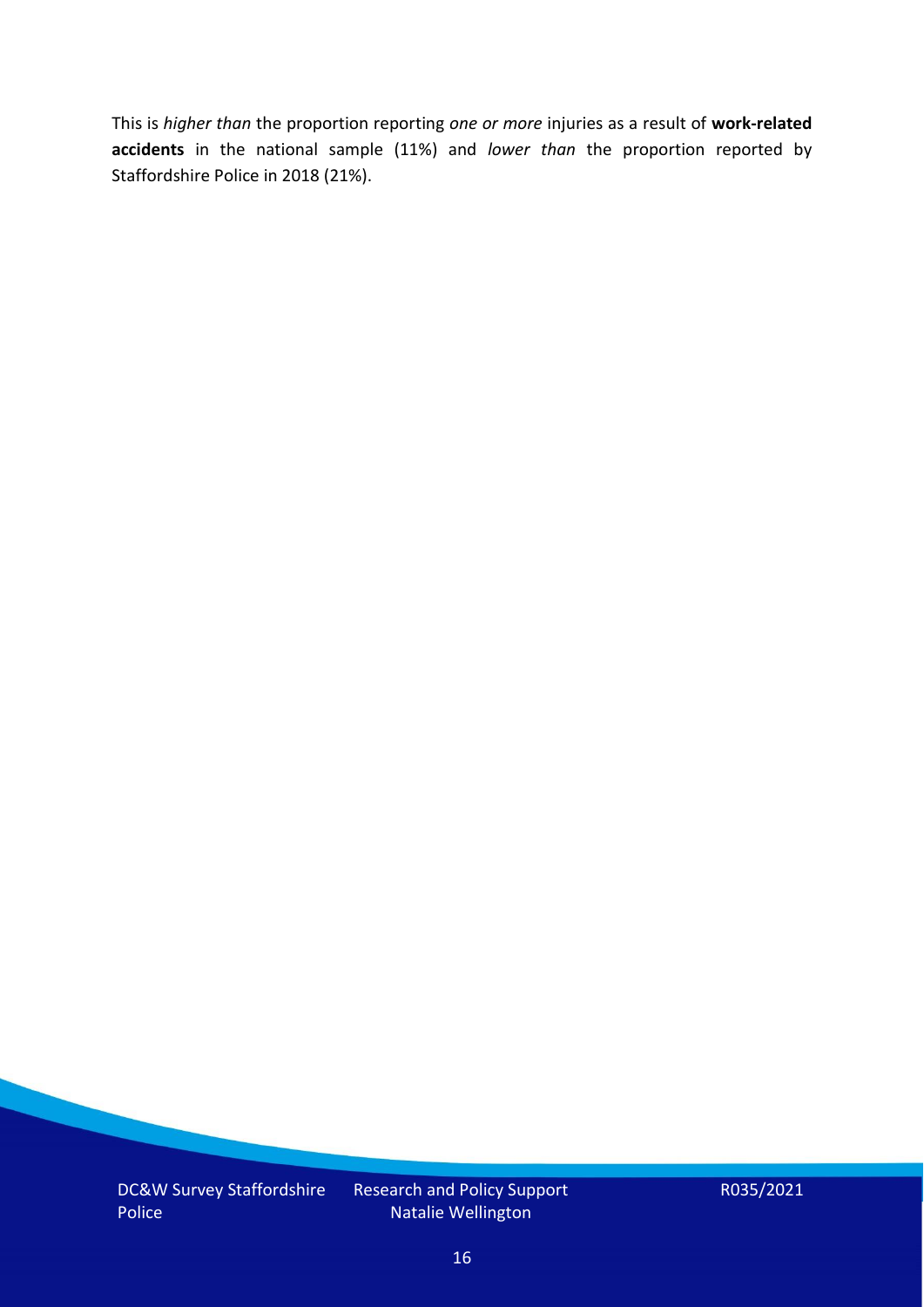# <span id="page-16-0"></span>**7. ORGANISATIONAL SUPPORT FOR MENTAL HEALTH AND WELLBEING**

### **7.1. DISCLOSURE**

Respondents who indicated that they had sought help for difficulties with mental health and wellbeing were presented with additional questions concerning disclosure to a line manager. 79% of respondents from Staffordshire Police, for whom it was applicable, reported that they had disclosed seeking mental health and wellbeing support to their line managers. This can be compared with 72% reported by Staffordshire Police in 2018.

#### **7.2. MENTAL HEALTH AND WELLBEING SUPPORT SERVICES**

Respondents were asked about mental health and wellbeing support services that are *reactive* (services that aim to help those that are already experiencing difficulties with their mental health and wellbeing), and *proactive* (services that aim to help people prevent difficulties with mental health and wellbeing from developing). Key findings for Staffordshire Police are displayed in the tables below, with *Table 9* displaying both national and local proportions.

**Table 9**: Proportion of respondents reporting that they are *aware* of reactive and proactive mental health and wellbeing support services that their force offers

| <b>Questions</b>                                                                                                                                                                                                                   | Proportion of respondents |                  |
|------------------------------------------------------------------------------------------------------------------------------------------------------------------------------------------------------------------------------------|---------------------------|------------------|
|                                                                                                                                                                                                                                    | Force-level figures       | National figures |
| Reported being aware of reactive services that their force<br>offers to support the mental health and wellbeing of its<br>employees (e.g. counselling, helpline services, peer<br>support groups etc.)                             | 64%                       | 74%              |
| Reported being aware of proactive services that their<br>force offers to support the mental health and wellbeing<br>of its employees (e.g. resilience training, mindfulness<br>workshops, mental health awareness programmes etc.) | 22%                       | 43%              |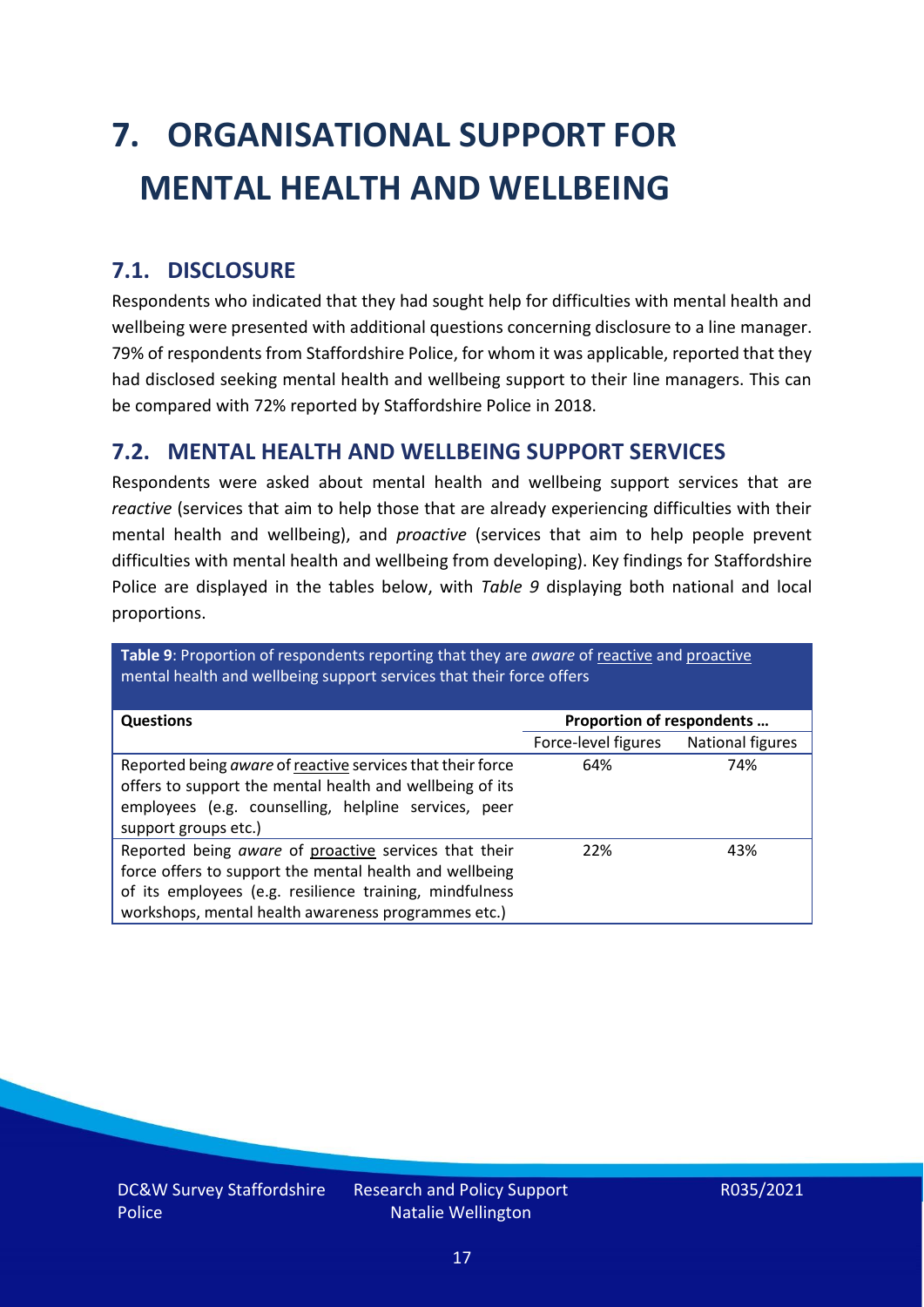### <span id="page-17-0"></span>**8. COVID-19 CRISIS**

Questions about the COVID-19 crisis have been included in this year's survey to help to better understand the impacts of working within the police service during this period. This section of the report specifically focusses on the personal impact of the COVID-19 crisis on officers, whilst organisational impacts have been reported at contextually appropriate points throughout the report.<sup>12</sup>

Respondents were asked whether they think they have or have had COVID-19. Comparisons for both national and local proportions are shown in *Table 10* below.

| Table 10: Proportion of respondents reporting whether<br>they have or have had COVID-19 | <b>Force-level</b><br>figures | <b>National</b><br>figures |
|-----------------------------------------------------------------------------------------|-------------------------------|----------------------------|
| Yes, confirmed by a positive antigen or antibody test                                   | 6%                            | 3%                         |
| Yes, based on strong personal suspicion or medical advice                               | 23%                           | 23%                        |
| No                                                                                      | 48%                           | 47%                        |
| Unsure                                                                                  | 23%                           | 27%                        |

25% of respondents from Staffordshire Police said that they were *very* or *extremely worried* about the impact that the COVID-19 crisis will have on them personally. This can be compared to the national sample, where 22% said that they were *very* or *extremely worried* about the impact that the COVID-19 crisis will have on them personally.

Respondents from Staffordshire Police were asked about their concern over the issues displayed in *Table 11* below (national and local proportions are shown).

| Table 11: Proportion of respondents reporting that they were very or extremely concerned over the<br>following |                           |                            |
|----------------------------------------------------------------------------------------------------------------|---------------------------|----------------------------|
| <b>Statements</b>                                                                                              | Proportion of respondents |                            |
|                                                                                                                | Force-level<br>figures    | <b>National</b><br>figures |
| Becoming unwell with COVID-19 due to having close contact with<br>someone who has COVID-19 in the line of duty | 36%                       | 34%                        |
| Becoming unwell with COVID-19 due to being assaulted by someone<br>who has COVID-19 in the line of duty        | 29%                       | 23%                        |
| Having adequate access to COVID-19 testing (antigen<br>and/or antibody diagnostic testing)                     | 36%                       | 37%                        |
| Enforcing the lockdown restrictions                                                                            | 31%                       | 25%                        |

<sup>12</sup> For more information please see the introduction to this report on page 3.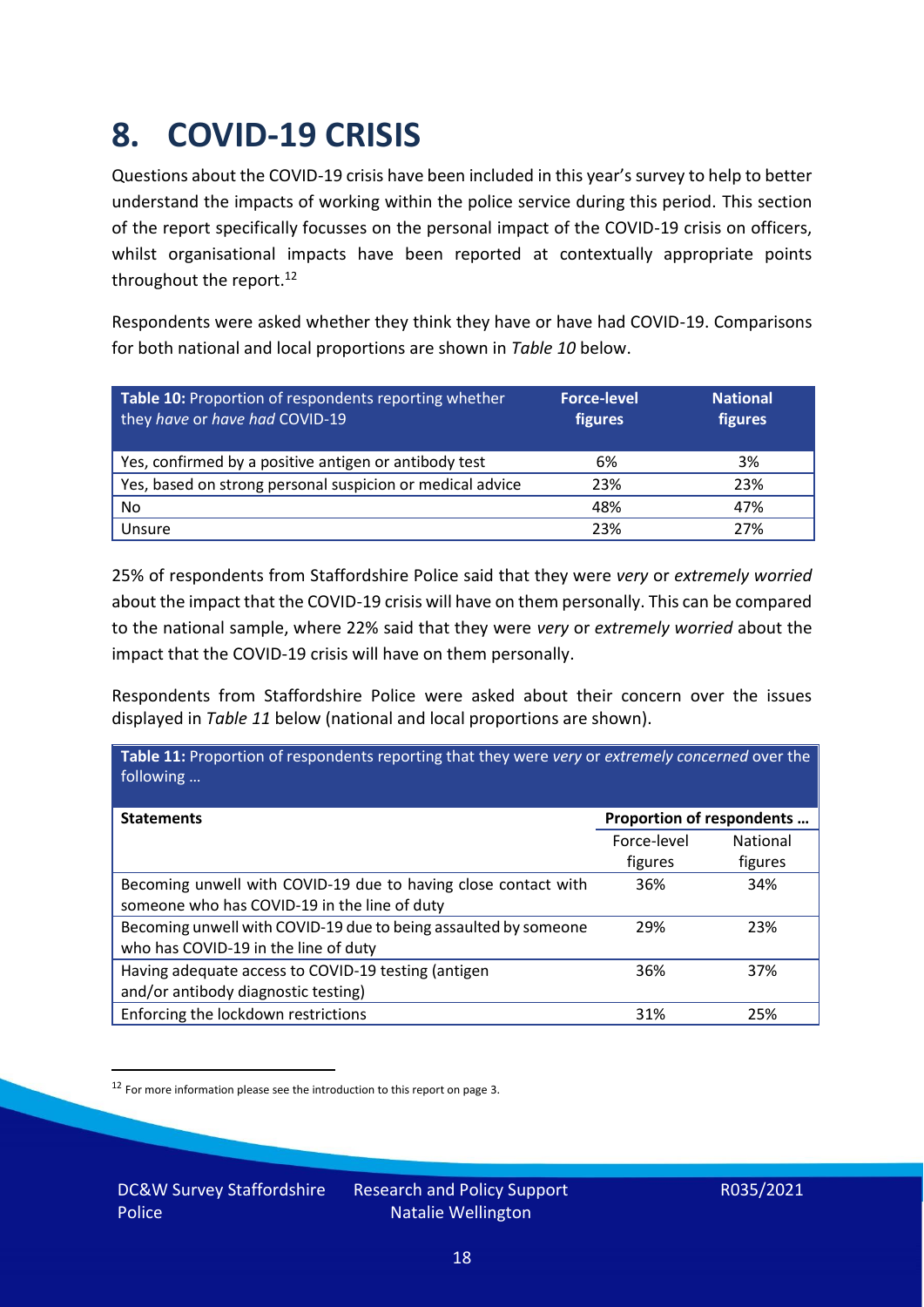Furthermore, 42% of respondents from Staffordshire Police reported that they *disagreed* or *strongly disagreed* that they have all the equipment they personally need to protect them from COVID-19 whilst at work. This can be compared to the national sample, where 39% reported that they *disagreed* or *strongly disagreed* that they have all the equipment they personally need to protect them from COVID-19 whilst at work.

DC&W Survey Staffordshire Police

Research and Policy Support Natalie Wellington

R035/2021